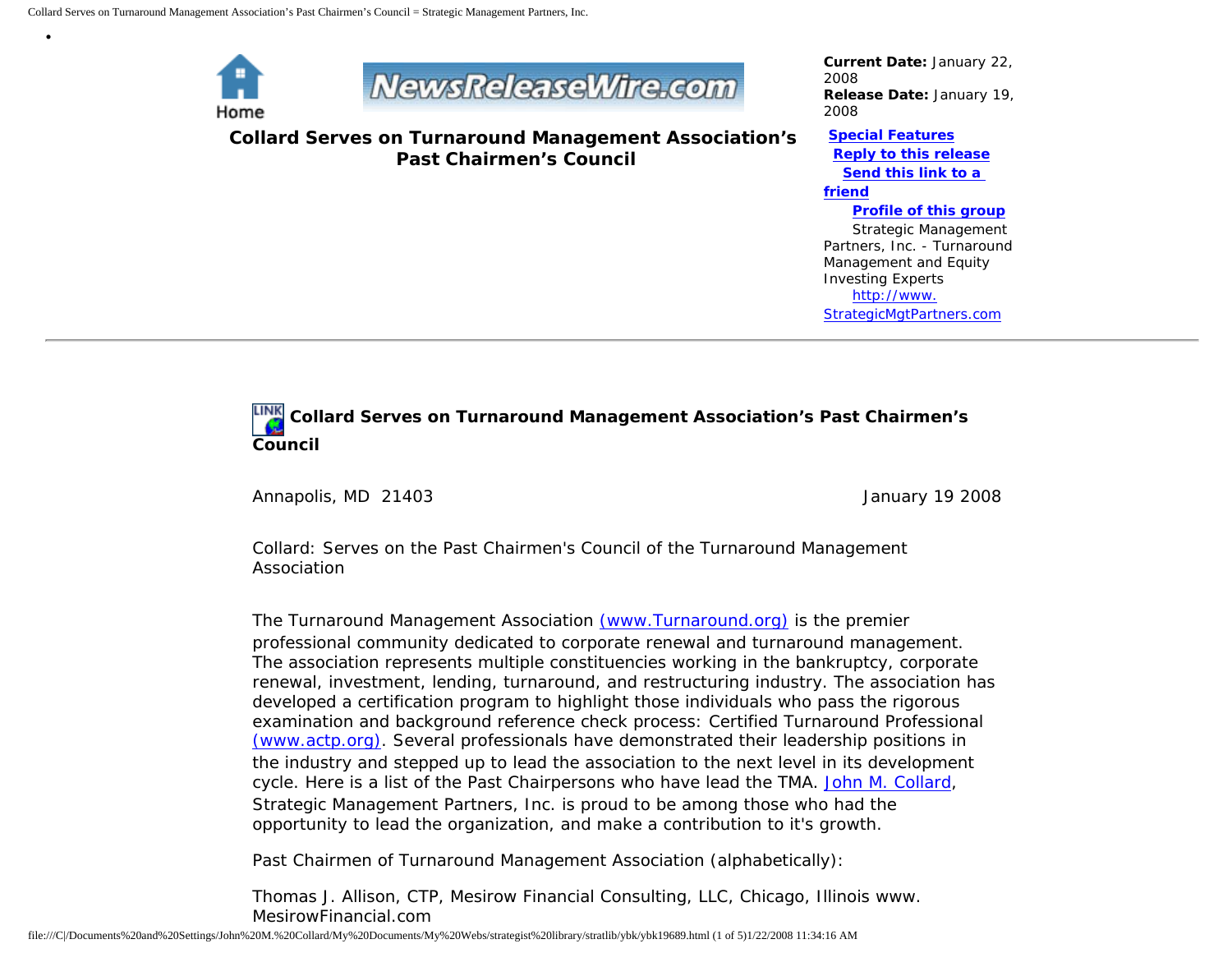David L. Auchterlonie, CTP, The Scotland Group, Inc., Newport Beach, California www. ScotlandGroup.com

Gerald P. Buccino, CTP, Buccino & Associates, Inc., New York, New York www. BuccinoAssociates.com

John Wm. "Jack" Butler, Jr., Skadden, Arps, Slate, Meagher & Flom, Chicago, Illinois www. Skadden.com

Melanie Rovner Cohen, Quarles & Brady LLC, Chicago, Illinois www.Quarles.com

John M. Collard, CTP, Strategic Management Partners, Inc., Annapolis, Maryland [www.](http://www.strategicmgtpartners.com/) [StrategicMgtPartners.com](http://www.strategicmgtpartners.com/)

Colin P. Cross, Crystal Capital Fund, Chicago, Illinois www.CrystalCapital.com

Peter Dusinberre

Randall S. Eisenberg, CTP, FTI Consulting, Inc., New York, New York www.FTIconsulting. com

Holly Felder Etlin, CTP, Alix Partners LLP, New York, New York www.AlixPartners.com

William J. Hass, CTP, TeamWork Technologies, Northbrook, Illinois www. TeamworkTechnologies.com

Thomas D. Hays III, CTP, NachmanHaysBrownstein Inc., Narberth, Pennsylvania www. NHBteam.com

F. Richard Matthews

Martin J. McKinley, Wells Fargo Business Credit, Inc., Minneapolis, Minnesota www. WellsFargo.com

Ward K. Mooney, Crystal Capital Fund, Boston, Massachusetts www.CrystalCapital.com

Gilbert C. Osnos, CTP, CRG Partners, LLC, Stamford, Connecticut www.crgpartners.com

John R. Rizzardi, Cairncross & Hempelmann, PS, Seatle, Washington www.Cairncross.com

Peter L. Tourtellot, CTPAndersen, Bauman, Tourtellot, Vos & Company, Greensboro, North Carolina www.abtv.com

The Firm: [Strategic Management Partners, Inc.](http://www.strategicmgtpartners.com/)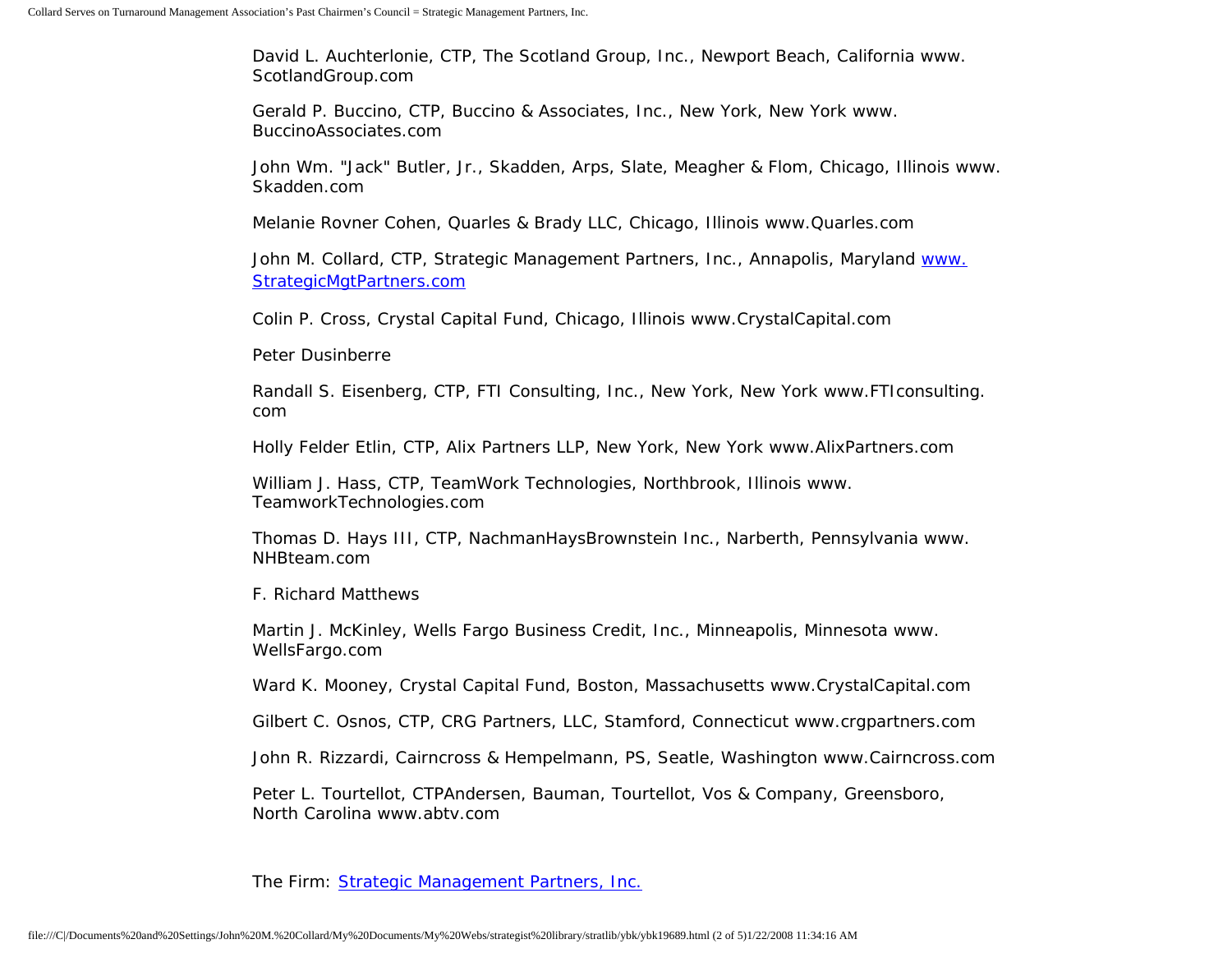[Strategic Management Partners, Inc.](http://www.strategicmanagementpartnersinc.com/) is a nationally recognized turnaround management, corporate renewal governance and equity capital investing firm. Helping clients support litigation, recover assets, restore value to troubled portfolio companies, prepare entities for 'cash out' at maximum value, interim executive leadership, and invest private equity in underperforming distressed troubled opportunities. Advisors to Presidents Bush(41 and 43), Clinton, and Yeltsin, World Bank, EBRD, Company Boards, and Equity Capital Investors on leadership, governance, turnaround management and equity investing. Turnarounds & Workouts Magazine has twice named SMP among the [Top Outstanding](http://members.aol.com/Strategist/twtop12.html) [Turnaround Management Firms](http://members.aol.com/Strategist/twtop12.html). SMP was named [2007 Maryland Small Business of the](http://members.aol.com/Stratlib3/mccsbyr.html) [Year](http://members.aol.com/Stratlib3/mccsbyr.html) and received the Governor's Citation as a special tribute to honor their selection from Governor Martin J. O'Malley, The State of Maryland.

Leader:

[John M. Collard](http://www.turnaroundmanagement.us.com/) is Chairman of Annapolis, Maryland-based Strategic Management Partners, Inc. (410-263-9100, [www.StrategicMgtPartners.com](http://www.strategistlibrary.com/) ) and specializes in interim executive leadership, asset recovery, corporate renewal governance, and investing in underperforming distressed troubled companies. He is [Past Chairman of the TMA](http://members.aol.com/Strategist/pastchair.html), a Certified Turnaround Professional, and brings 35 years senior C-Level operating leadership, \$85M asset recovery, 40+ transactions worth \$780M+, and \$80M fund management expertise to run troubled companies, and advise company boards, litigators, institutional and private equity investors.

[#](http://members.aol.com/Strategist/home.html)[#](http://members.aol.com/Strategist/sitemap.html)[#](http://members.aol.com/Strategist/urllist.txt)

Reference:

[www.StrategicMgtPartners.com](http://www.strategicmgtpartners.com/)

[StrategicMgtPartners Library](http://members.aol.com/stratlib3/liblinx.html)

John M. Collard (John@StrategicMgtPartners.com) Chairman Strategic Management Partners, Inc. 522 Horn Point Drive Annapolis, MD 21403 Phone : 410-263-9100 Fax : 410-263-6094

[www.StrategicMgtPartners.com](http://www.strategicmgtpartners.com/)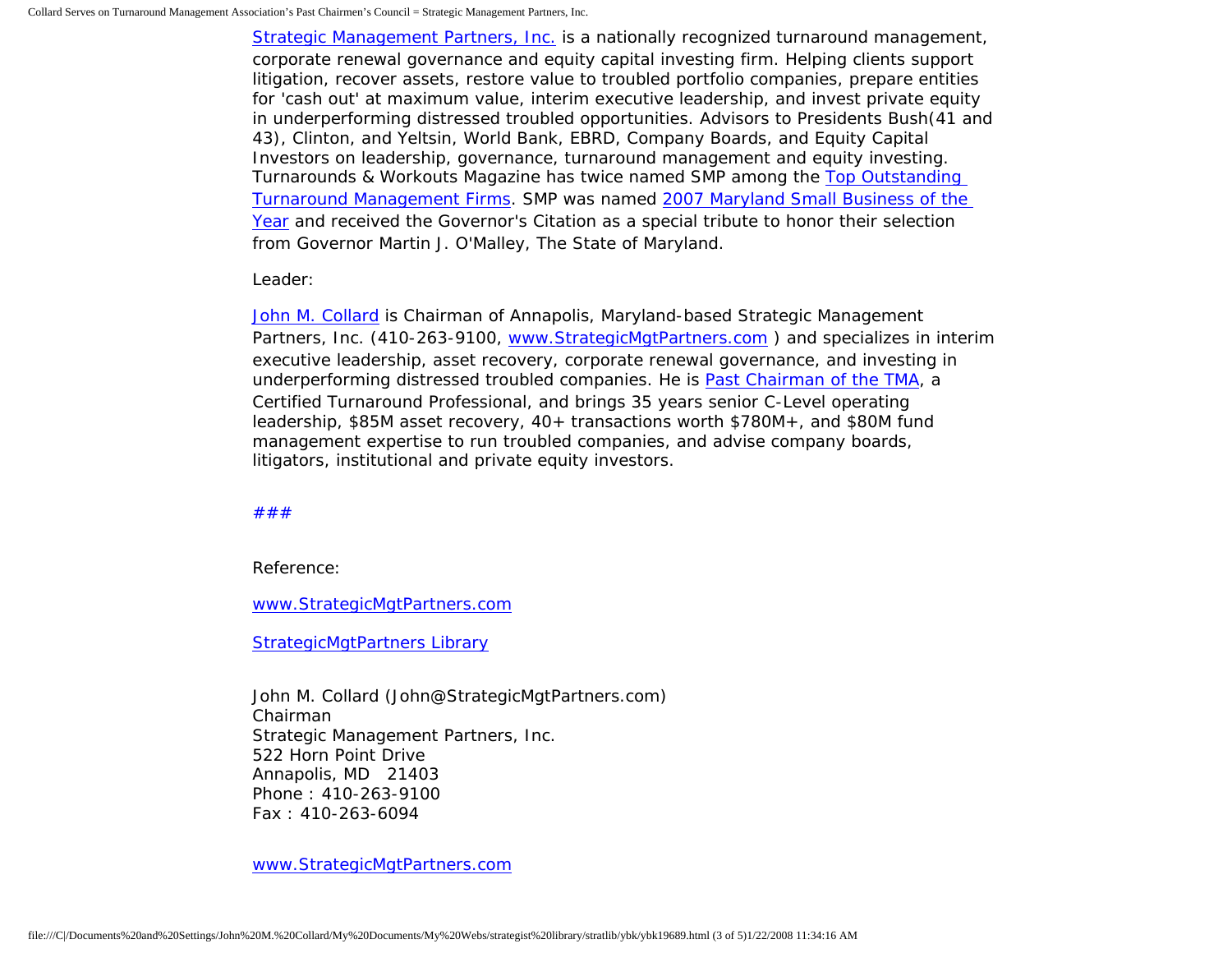Collard Serves on Turnaround Management Association's Past Chairmen's Council = Strategic Management Partners, Inc.

More Information [Past Chairman of the TMA](http://members.aol.com/Strategist/pastchair.html)

[Contact John M. Collard](http://www.expertclick.com/expertClick/contact/default.cfm?Action=ContactExpert&GroupID=1016) F

[Ask a question with InterviewNetS](http://www.expertclick.com/expertClick/contact/default.cfm?GroupID=1016)M

## **Other experts on these topics:**

- **1. [Management](http://www.expertclick.com/search/default.cfm?SearchCriteria=Management)**
- **2. [Leadership](http://www.expertclick.com/search/default.cfm?SearchCriteria=Leadership)**
- **3. [Planning](http://www.expertclick.com/search/default.cfm?SearchCriteria=Planning)**
- **4. [Invest](http://www.expertclick.com/search/default.cfm?SearchCriteria=Invest)**
- **5. [Strategy](http://www.expertclick.com/search/default.cfm?SearchCriteria=Strategy)**
- **6. [Small Business](http://www.expertclick.com/search/default.cfm?SearchCriteria=Small Business)**
- **7. [Strategic Planning](http://www.expertclick.com/search/default.cfm?SearchCriteria=Strategic Planning)**
- **8. [Advisor](http://www.expertclick.com/search/default.cfm?SearchCriteria=Advisor)**
- **9. [Valuation](http://www.expertclick.com/search/default.cfm?SearchCriteria=Valuation)**
- **10. [Transition](http://www.expertclick.com/search/default.cfm?SearchCriteria=Transition)**
- **11. [Value](http://www.expertclick.com/search/default.cfm?SearchCriteria=Value)**
- **12. [Bankruptcy](http://www.expertclick.com/search/default.cfm?SearchCriteria=Bankruptcy)**
- **13. [Crisis Management](http://www.expertclick.com/search/default.cfm?SearchCriteria=Crisis Management)**
- **14. [Governance](http://www.expertclick.com/search/default.cfm?SearchCriteria=Governance)**
- **15. [Investment management](http://www.expertclick.com/search/default.cfm?SearchCriteria=Investment management)**
- **16. [CEO Effectiveness](http://www.expertclick.com/search/default.cfm?SearchCriteria=CEO Effectiveness)**
- **17. [Executive Leadership](http://www.expertclick.com/search/default.cfm?SearchCriteria=Executive Leadership)**
- **18. [Turnaround](http://www.expertclick.com/search/default.cfm?SearchCriteria=Turnaround)**
- **19. [Corporate Change](http://www.expertclick.com/search/default.cfm?SearchCriteria=Corporate Change)**
- **20. [Ethical Issues/Management](http://www.expertclick.com/search/default.cfm?SearchCriteria=Ethical Issues/Management)**
- **21. [Startup](http://www.expertclick.com/search/default.cfm?SearchCriteria=Startup)**